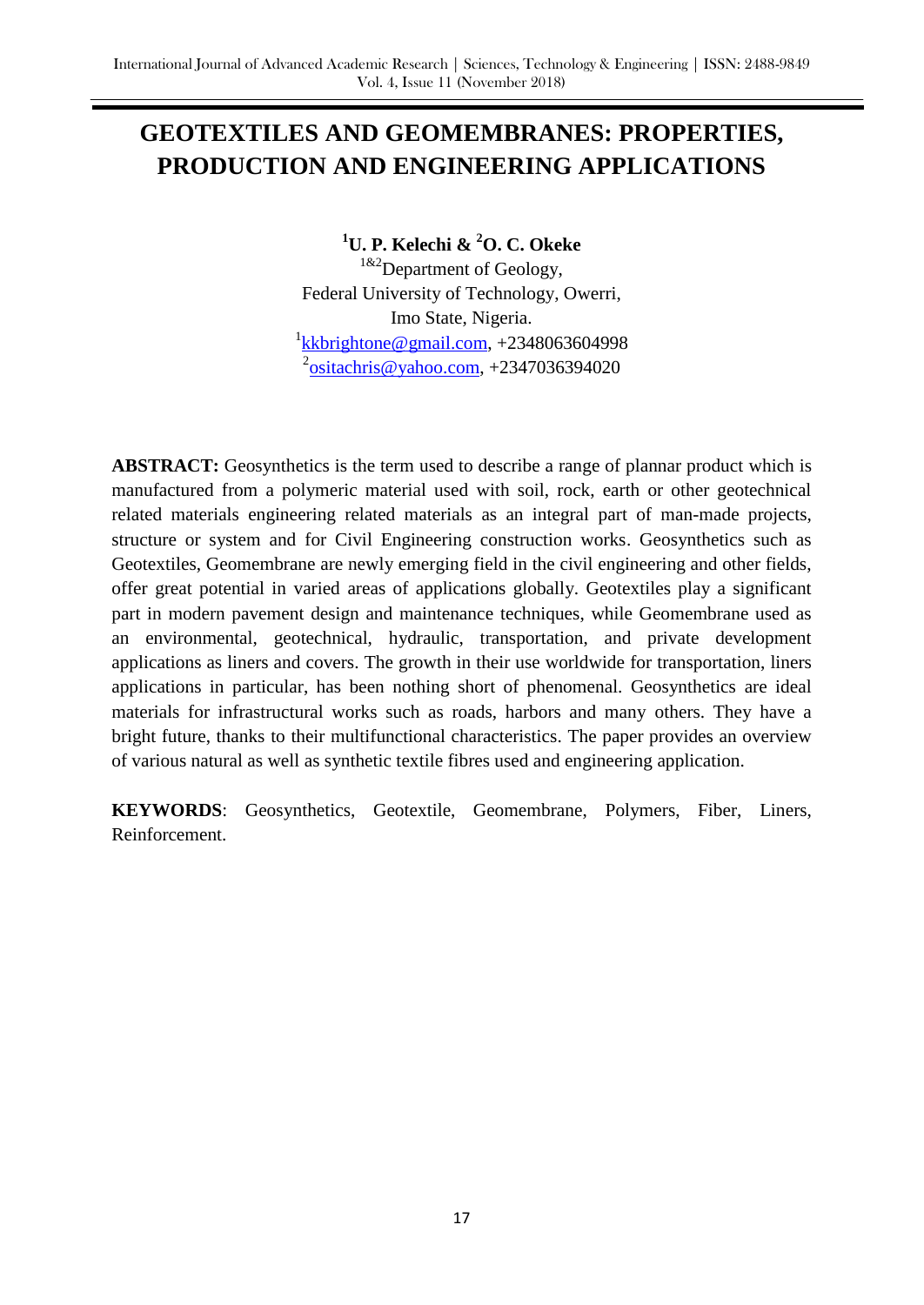#### **I. INTRODUCTION**

Geosynthetics is the term used to describe a range of polymeric products used for Civil Engineering construction works. The term is generally regarded to encompass eight main products categories. They include geotextiles, geogrids, geonets, geomembrane, geosynthetic clay liners, geofoam, geocells and geocomposite. The most popular geosynthetics used are the geotextiles and geomembrane (ASTM 1994).

Geosynthetics have proven to be among the most versatile and cost-effective ground modification materials. Their use has expanded rapidly into nearly all areas of civil, geotechnical, environmental, coastal, and hydraulic engineering.

#### A. **Types of Geosynthetics**

Geosynthetics are usually produced either in sheets or in fabric filaments (fibers) with the major variations in their composition, thickness and strength. These are then further worked upon in the production process to produce the construction geosynthetics group. The different types of this geosynthetics group products are geotextiles (geofabrics), geogrids, geonets, geomembranes, geosynthetic clay liners (GCL), geopipes or geotubes, geocells, geofoams, drainage/infiltration cells and geocomposites.

Below is the description of the above listed materials:

- i. **Geotextile or Geofabrics**: Geotextiles form one of the two largest groups of geosynthetic materials. They are indeed textiles in the traditional sense, but consist of synthetic fibers (all are polymer-based) rather than natural ones such as cotton, wool, jute. Thus, biodegradation and subsequent short lifetime is not a problem. These synthetic fibers are made into flexible, porous fabrics by standard weaving machinery or they are matted together in a random nonwoven manner. Some are also knitted. The major point is that geotextiles are porous to liquid flow across their manufactured plane and also within their thickness, but to widely varying degree (Wikipedia, 2011).
- ii. **Geogrids**: They are unitized woven yarns or bonded straps. Geogrids consist of heavy strands of plastic materials arranged as longitudinal and transverse elements to outline a uniformly distributed and relatively large and grid like array of apertures in the resulting sheet. These apertures allow direct contact between soil particles on either side of the sheet. (Bergado et al, 2005). Geogrids are (a) either stretched in one or two directions for improved physical properties, (b) made on weaving or knitting machinery by standard textile manufacturing methods, or (c) by bonding rods or straps together.
- iii. **Geonets:** A geosynthetic material consisting of parallel sets of intersecting ribs that form a three-dimensional net-like material. They are used to improve drainage by creating a "thin" plane for water to travel through. (Kercher, 2011).
- iv. **Geomembranes:** A geosynthetic material that is virtually waterproof when used as a fluid barrier. The materials themselves are impervious thin sheets of rubber or plastic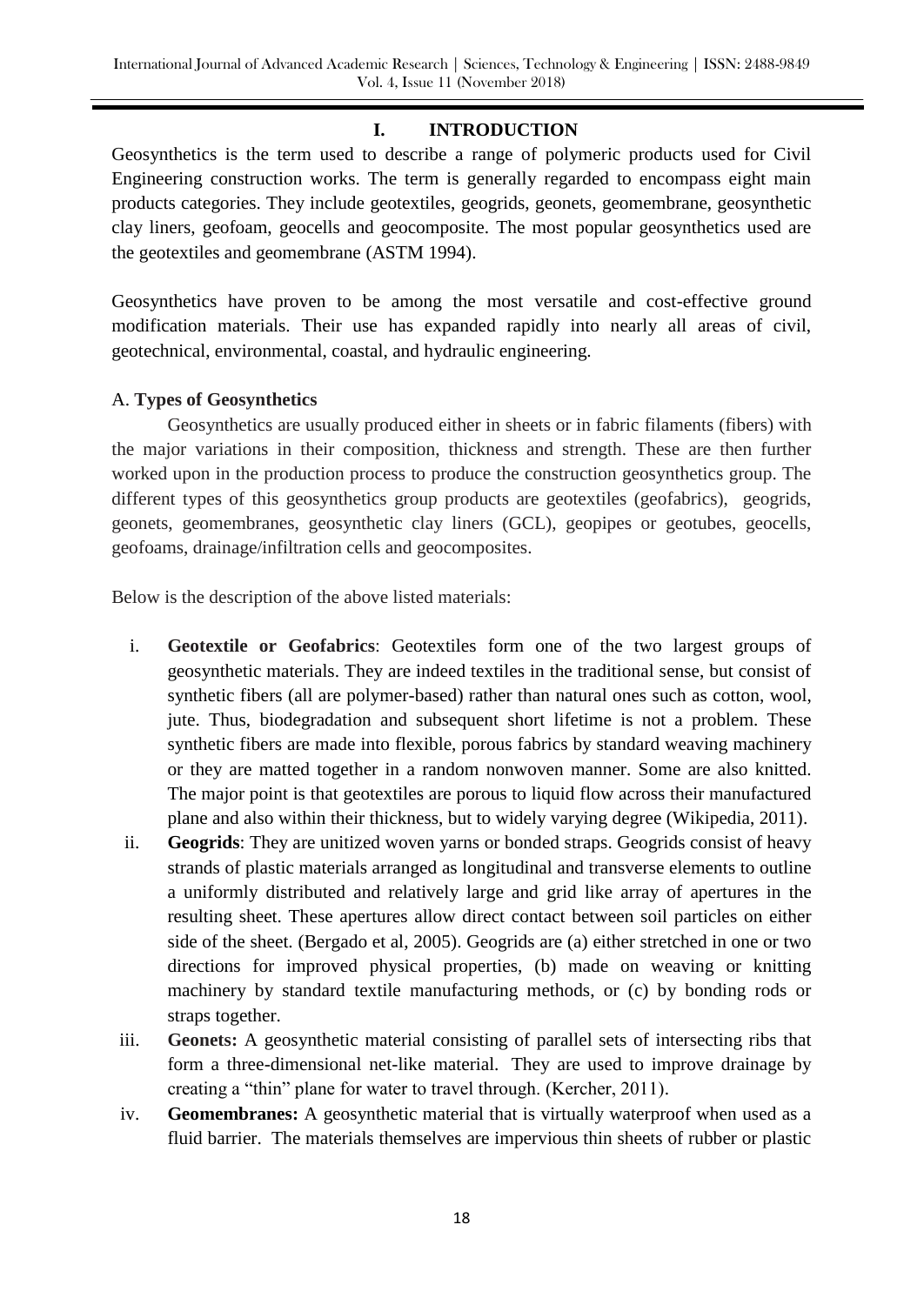material. A common application of this is a landfill liner, cover of liquid or solid storage or disposal facilities.

- **v. Geocomposite:** A material made up of a combination of geosynthetic materials that is used to improve performance by combining the benefits of two types of geosynthetics. There are virtually hundreds of different types of geosynthetic products available on the market today. Please remember that all geosynthetic materials work in some type of application, but no geosynthetic works in all applications.
- vi. **Geosynthethic clay liners**: These are the newest subset within geosynthethic materials. They are roll of factory fabricated thin layers of bentonite clay sandwiched between two geotextiles or bounded to a geomembrane. Structural integrity of geosynthetic clay liners is maintained by needle punching, stitching or adhesive bonding. Used as a composite component beneath a geomembrane or by themselves as a primary or secondary liners providing hydraulic barriers.
- vii. **Geopipes:** Perharps the original geosynthetic material still available and in use is buried plastic pipe. Also the critical nature of leachate collection pipes coupled with high compressive loads makes geopipe a bonifide member of geosynthetic family. Commonly used for drainage.

## **II. LITERATURE REVIEW ON PRODUCTION, PROPERTIES AND ENGINEERING APLICATION OF GEOTEXTILES**

#### **A. Production**

Geotextiles are made from polypropylene, polyester, polyethylene, polyamide (nylon), polyvinylidene chloride, and fiberglass. Polypropylene and polyester are the most used. Sewing thread for geotextiles is made from Kevlar or any of the above polymers. The physical properties of these materials can be varied by the use of additives in the composition and by changing the processing methods used to form the molten material into filaments. Yarns are formed from fibers which have been bundled and twisted together, a process also referred to as spinning (this reference is different from the term spinning as used to denote the process of extruding filaments from a molten material.) Yarns may be composed of very long fibers (filaments) or relatively short pieces cut from filaments (staple fibers) (Paul Guyer J, 2009).

Exposure to sunlight degrades the physical properties of polymers. The rate of degradation is reduced by the addition of carbon black but not eliminated. Hot asphalt can approach the melting point of some polymers. Polymer materials become brittle in very cold temperatures. Experience with geotextiles in place spans only about 30 years. All of these factors should be considered in selecting or specifying acceptable geotextile materials. Where long duration integrity of the material is critical to life safety and where the in-place material cannot easily be periodically inspected or easily replaced if it should become degraded (for example filtration and/or drainage functions within an earth dam), current practice is to use only geologic materials (which are orders of magnitude more resistant to these weathering effects than polyesters) (Andrawes et al, 1982).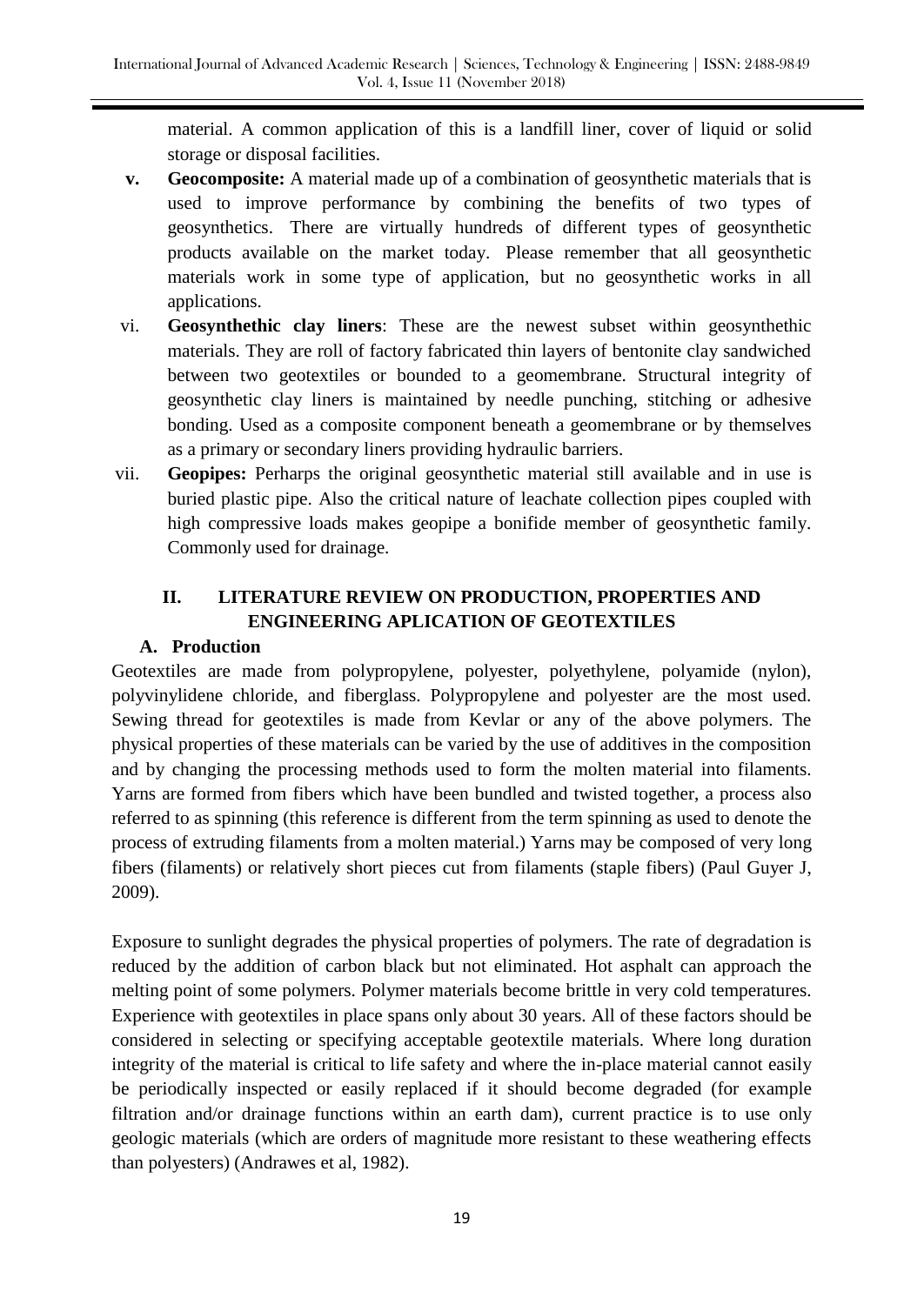#### **B. Properties of Geotextiles**

The characteristics of geotextiles are broadly classified as:

- **1. Physical properties:** Specific gravity, Weight, Thickness, Stiffness, Density.
- **2. Mechanical properties:** Tenacity, Tensile strength, Bursting strength, Drapability, Compatibility, Flexibility, Tearing strength, Frictional resistance.
- **3. Hydraulic properties:** Porosity, Permeability, Permittivity, Transitivity, Turbidity /soil retention, Filtration length etc.
- **4. Degradation properties:** Biodegradation, Hydrolytic degradation, Photo degradation, Chemical degradation, Mechanical degradation (Tripti et al 2012)
- **C. Types of Geotextile**



Figure 1: Geomembrane Types (Agrawal, B. J. 2011)

1. **Woven Geotextiles:** The warp yarns, which run parallel with the length of the panel (machine direction), are interlaced with yarns called fill or filling yarns, which run perpendicular to the length of the panel. Woven construction produces geotextiles with high strengths and moduli in the warp and fills directions and low elongations at rupture. Woven construction produces geotextiles with a simple pore structure and narrow range of pore sizes or openings between fibers. Woven geotextiles are commonly plain woven, but are sometimes made by twill weave or leno weaves (a very open type of weave). Woven geotextiles can be composed of monofilaments or multifilament yarns. Multifilament woven constructions produce the highest strength and modulus of all the constructions but are also the highest cost. A monofilament variant is the slit-film or ribbon filament woven geotextile (Agrawal, B. J. 2011).



Figure 2: Woven Geotextile (Agrawal, B. J. 2011)

2. **Nonwoven Geotextiles:** These are formed by a process other than weaving or knitting, and they are generally thicker than woven products. These geotextiles may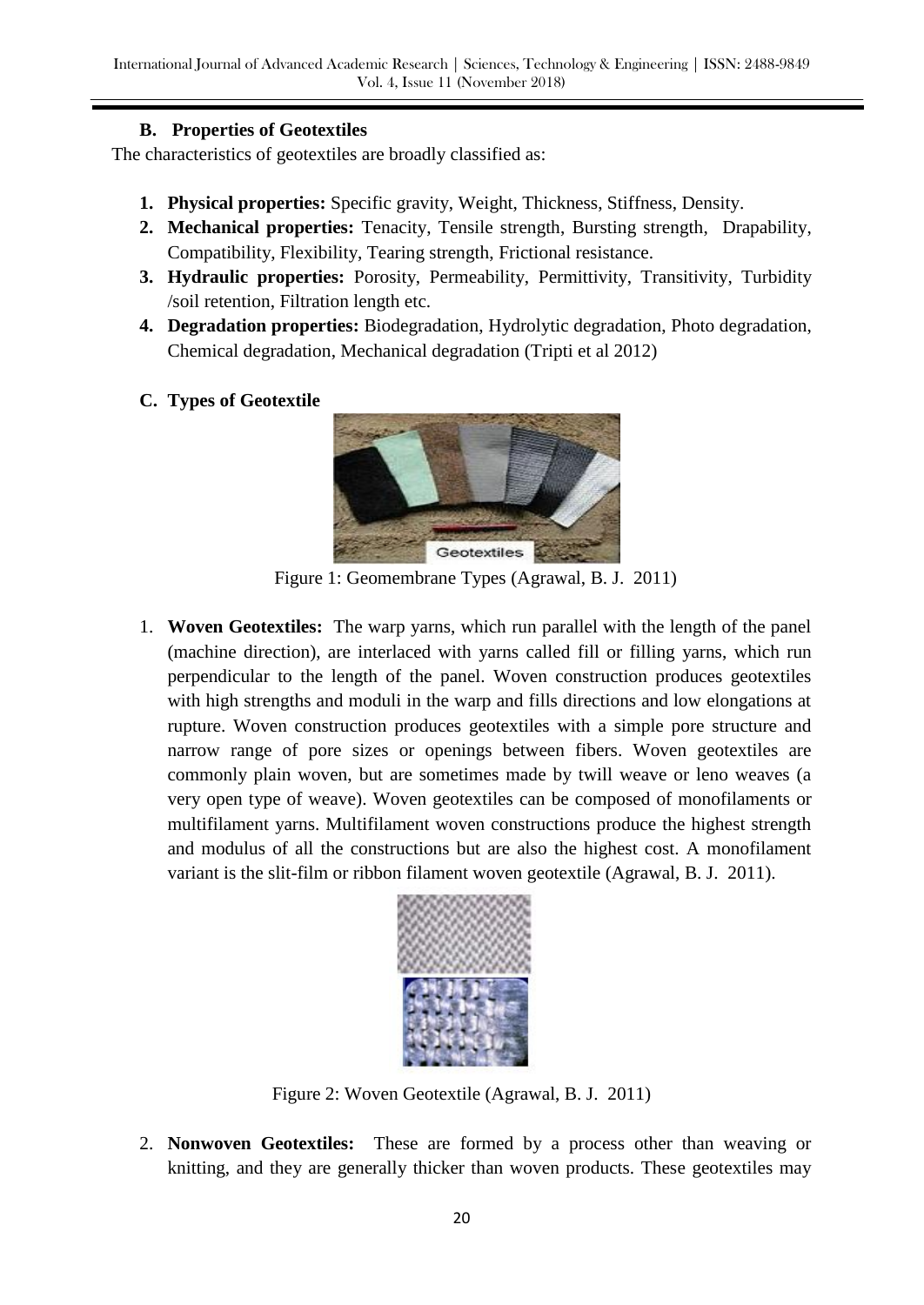be made either from continuous filaments or from staple fibers. The fibers are generally oriented randomly within the plane of the geotextile but can be given preferential orientation. In the spun-bonding process, filaments are extruded, and laid directly on a moving belt to form the mat, which is then bonded by one of the processes described below.

- **Needle Punching:** Bonding by needle punching involves pushing many barbed needles through one or several layers of a fiber mat normal to the plane of the geotextile. The process causes the fibers to be mechanically entangled.
- **Heat Bonding:** This is done by incorporating fibers of the same polymer type but having different melting points in the mat, or by using heterofilaments, that is, fibers composed of one type of polymer on the inside and covered or sheathed with a polymer having a lower melting point.
- **Resin Bonding:** Resin is introduced into the fiber mat, coating the fibers and bonding the contacts between fibers.
- **Combination Bonding:** Sometimes a combination of bonding techniques is used to facilitate manufacturing or obtain desired properties (Agrawal, B. J. 2011).



Figure 3: Non Woven Geotextile (Agrawal, B. J. 2011)

3. **Knitted Geotextiles:** Knitted geosynthetics are manufactured using another process which is adopted from the clothing textiles industry, namely that of knitting. In this process interlocking a series of loops of yarn together is made. An example of a knitted fabric is illustrated in figure. Only a very few knitted types are produced. All of the knitted geosynthetics are formed by using the knitting technique in conjunction with some other method of geosynthetics manufacture, such as weaving (Agrawal, B. J. 2011).



Figure 4: knitted Geotextiles (Agrawal, B. J. 2011)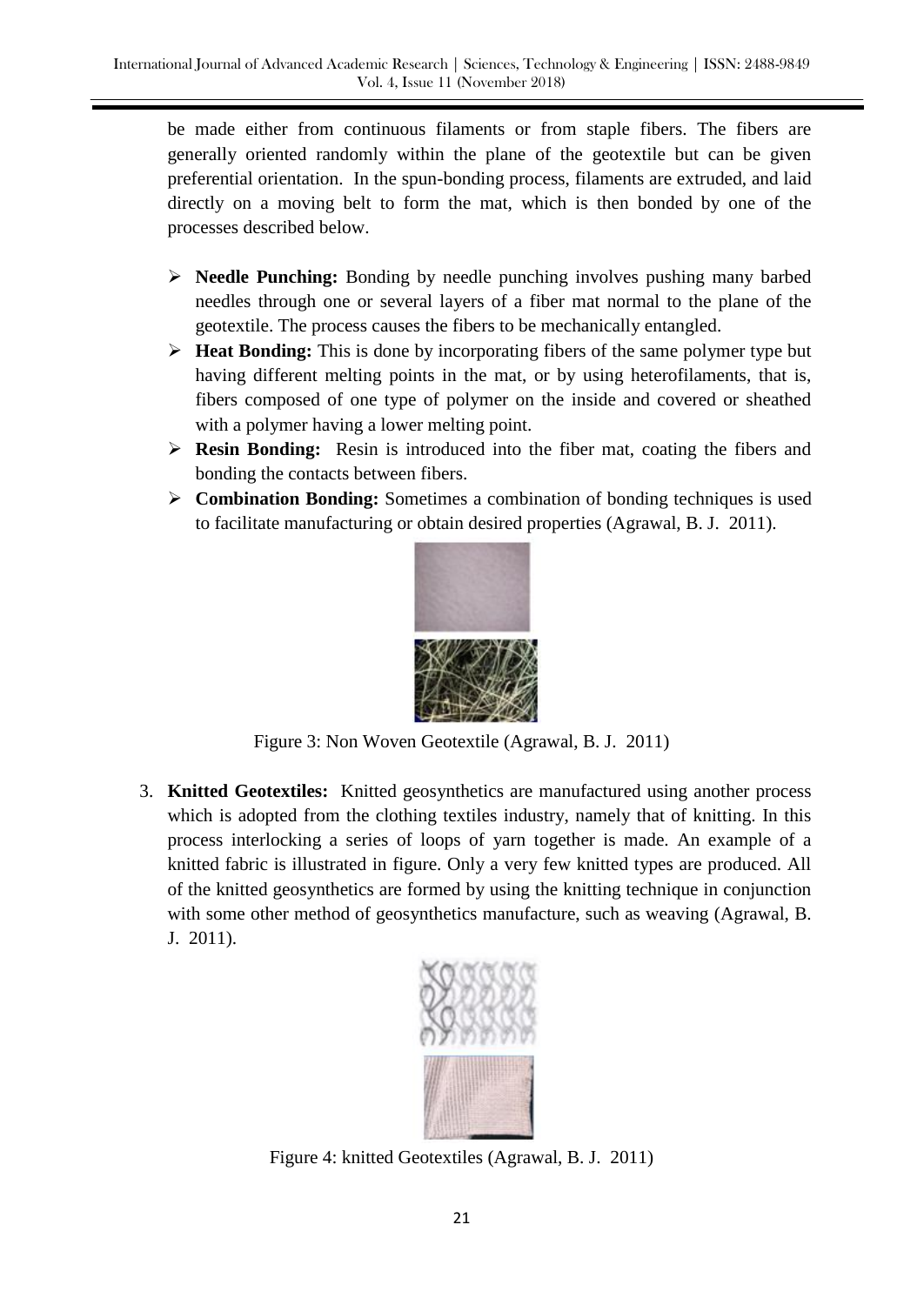#### **D. Engineering Applications of Geotextile**

Civil engineering works where geotextiles are employed can be classified into the following categories:

- 1. **Erosion Control:** Geogrids installed on steep slopes prevent in washing soil particles from surface. Geo-textiles allow the water to pass through but resist the fine soil migration. After vegetation, which provides erosion control of slope, becomes grown, the geogrid will decompose after several years (Agrawal, B. J. 2011).
- **2. Separation:** Geo textiles can be used as separator between subsoil and aggregate layer of roads. This protects the aggregate layer from sinking in the subsoil. At the same time it is permeable to water (Agrawal, B. J. 2011).



Figure 5: Geotextile Used For Separation (Agrawal, B. J. 2011)

**3. Filtration:** The filtration function of a geotextile serves the same purpose as the separation function, but under different circumstances. Geo textile has become a solution for draining out the accumulated water from areas like coal yards. It is filter media to retain soil particles of backfill material in place, while it allows the release of accumulated hydraulic pressure (Agrawal, B. J. 2011).



Figure 6: Geotextile Used For Filtration (Agrawal, B. J. 2011)

**4. Protection:** Soil waste and hazardous landfill structures are designated with impervious geo-membrane layer along with geo textile thus ensuring that no ground water contamination takes place. It also acts as drainage gallery. It is used in the thermal power stations for disposing off the fly ashes in the ash-ponds constructed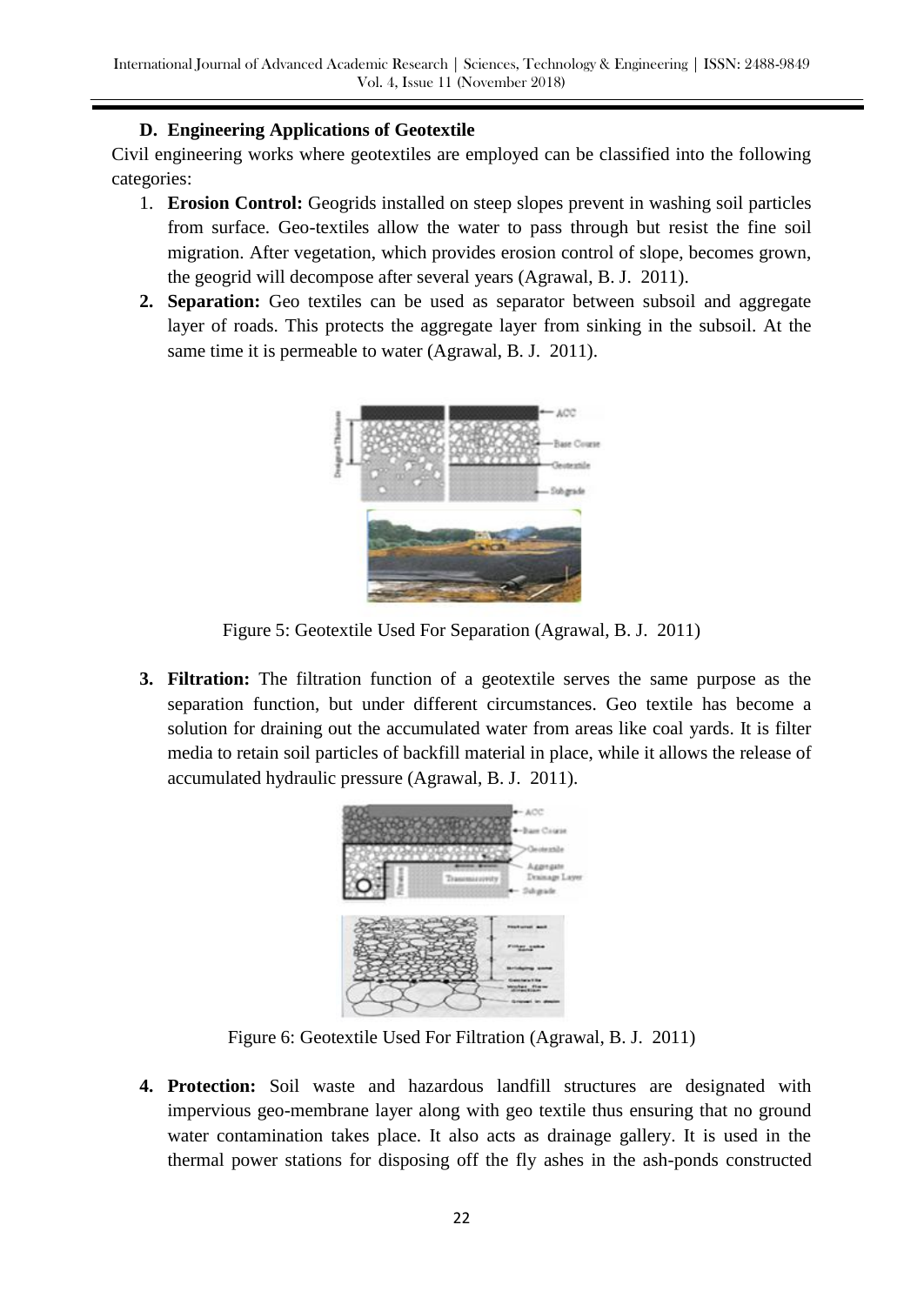with impervious geo-membrane layer along with geo textile that protects the membrane from punching and soil polluting (Agrawal, B. J. 2011).

- **5. Drainage:** Drainage function is defined as "The collecting and transporting of ground water and/or other fluids in the plane of the geotextile". It is the ability of the geotextile to drain fluids on its own, meaning that it is not part of a drainage system, but is the drainage system itself (Agrawal, B. J. 2011).
- **6. Paving:** Geotextile provides several benefits to pavements. It acts as a stress relieving interlayer. It retards the reflection cracks, reduces road maintenance costs, increases the road life and improves the pavement service ability (Agrawal, B. J. 2011).
- **7. Reinforcement:** Soils have relatively low tensile strength so that they are not able to transfer all of forces arising in a structure when it is loaded. Geosynthetics materials will form a base composite by grainy material interlocking which is effective even on the substrates formed by peat or soft silt (Agrawal, B. J. 2011).



Figure 7: Geotextile Used As Reinforcement (Agrawal, B. J. 2011)

## **E. CASE HISTORY: MARGARET EKPO INTERNATIONAL AIRPORT BYPASS, CROSS RIVER, NIGERIA.**

- **Main Contractor**: Sermatech Nig Ltd February 2013.
- **Location/ Project**: Margaret Ekpo Int. Airport Bypass Nigeria 213,695sqm Stratec G30PP
- **Problem Faced**: Main Contractor was faced with swamp like conditions in areas. The ground conditions were extremely silty and in weak areas, before geosynthethic material was used.
- **Solution Offered**: A combination of Geogrid and Geotextile was used to provide the required stabilized platform for this Road. An initial layer of Geogrid was used at the base to provide a rafting effect. Once the Road had been built up to formation level further layers of Geotextile and Geogrid were combined to stabilize the capping and sub base prior to the surfacing. Sermatech Nig Ltd successfully installed over 1000 rolls of Stratec G30PP Geogrid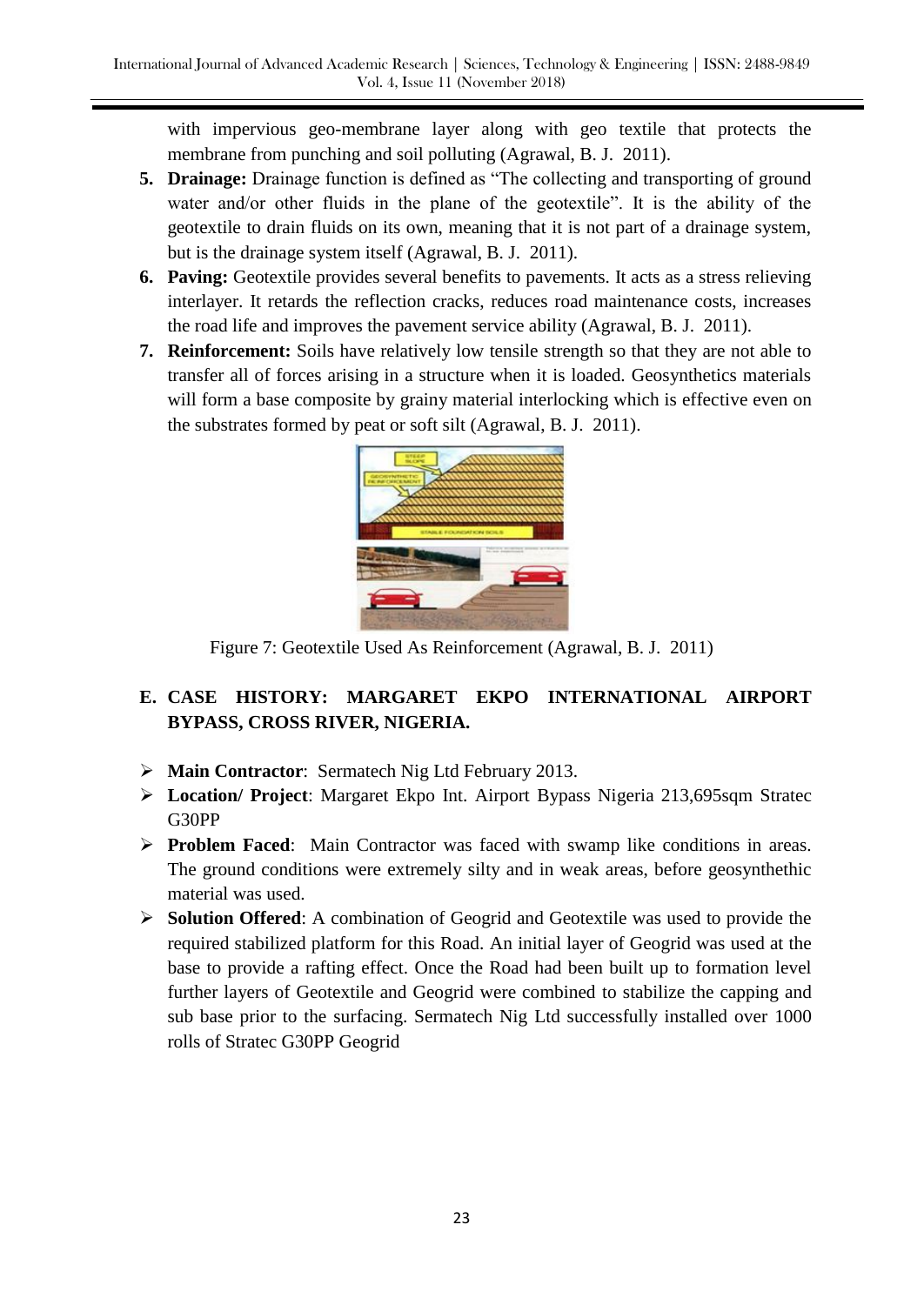

Figure 8: (A) Before, (B), During, (C), After layering of Geosynthetic material

## **II. LITERATURE REVIEW ON PRODUCTION, PROPERTIES, AND ENGINEERING APPLICATION OF GEOMEMBRANES.**

#### **A. Production**

Geo-membranes are impermeable synthetic membrane liner or barrier used with any geotechnical engineering related material so as to control fluid (or gas) migration in a humanmade project (landfill liners, sealing systems on embankment dams), structure, or system. Geomembranes are made from relatively thin continuous polymeric sheets, but they can also be made from the impregnation of geotextile with asphalt, [elastomer](https://en.wikipedia.org/wiki/Elastomer) or [polymer sprays,](https://en.wikipedia.org/wiki/Polymer) or as multilayered bitumen geocomposites. Continuous polymer sheet geomembranes are, by far, the most common (Rollin et al., 1991).

#### **B. Types of Geomembrane**



Figure 9: Geomembrane Types

The design and specification of geomembrane requires an understanding of the properties of the polymer used to manufacture the material. Polymer degrades with exposure to ultraviolet light, therefore carbon black and other additives are added to the polymer to enhance its resistance to degradation due to exposure to sunlight. Also a greater thickness increases the expected service life (Bureau of Reclamation, March 2014).

The common types of geomembrane are classified generally into two which are:

1. **Covered Geomembrane**: These are geomembranes only intended for covered application and when buried are predicted to last for 100 of years. One report cites a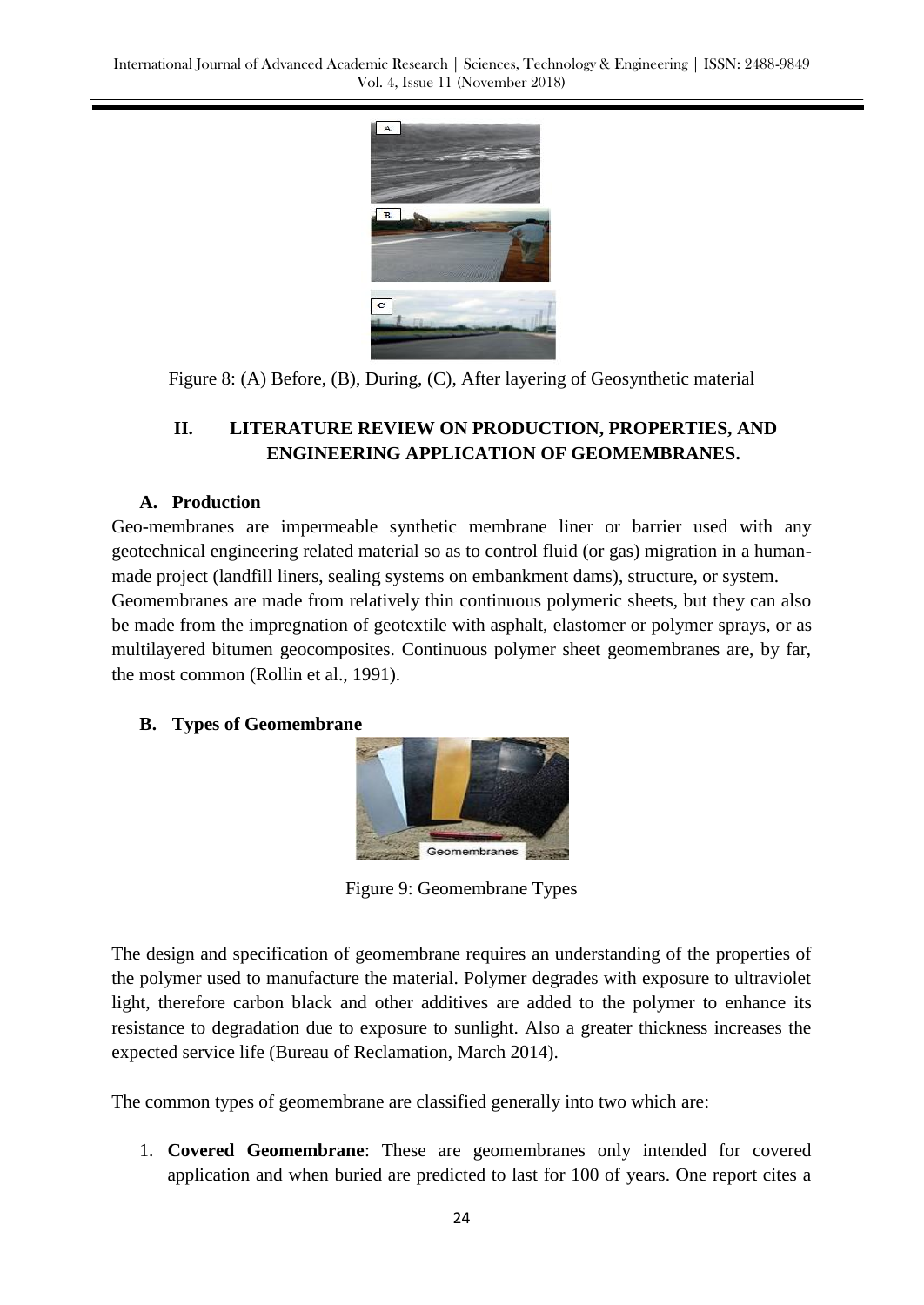service life in excess of 950 years. These geomembranes are predicted from the numerous elements that may damage exposed liners such as oxidation, abrasion, ultraviolet degradation, freeze, thaw, animal's intrusion, wind uplift and vandalization.

2. **Exposed Geomembranes**: Geomembranes that have been formulated for exposed application have a typical service for about 30years. However some geomembrane have been in operation for over 30 years on dam's faces with little or no loss in the original physical properties (Bureau of Reclamation, March 2014).

| Geomembrane<br>type                    | <b>Abbreviation</b> | <b>Polymer type</b>     | <b>Approximate</b><br>resin<br>formulation<br>(Percent of<br>total weight) | Comment                                                                                                                                                  |
|----------------------------------------|---------------------|-------------------------|----------------------------------------------------------------------------|----------------------------------------------------------------------------------------------------------------------------------------------------------|
| <b>High-density</b><br>polyethylene    | <b>HDPE</b>         | <b>Thermoplastic</b>    | 95-98                                                                      | High resistance to UV and<br>chemical degradation. Can<br>be susceptible to stress<br>cracking.                                                          |
| Linear low-density<br>polvethylene     | LLDPE               | Thermoplastic           | $94 - 96$                                                                  | <b>LLDPE has less resistance</b><br>to UV and chemical<br>degradation. Slightly more<br>flexible than HDPF<br><b>Excellent elongation</b><br>properties. |
| Polyvinyl chloride                     | <b>PVC</b>          | Thermoplastic           | $30 - 40$                                                                  | Good flexibility at all<br>temperatures. Could<br>degrade guickly depending<br>on plasticizer.                                                           |
| Chlorosulphonated<br>polvethylene      | CSPE                | Thermoplastic<br>rubber | $40 - 60$                                                                  | Difficult to repair once<br>installed because of<br>vulcanization.                                                                                       |
| Ethylene propylene<br>diene terpolymer | <b>FPDM</b>         | Thermoset               | $25 - 30$                                                                  | <b>Excellent flexibility. Seams</b><br>must be glued and may not<br>be as durable as other<br>membranes.                                                 |
| Polypropylene<br>(flexible)            | fPP                 | Thermoplastic           | 85-96                                                                      | Fairly new product and<br>service life not well known.<br>but considered to be flexible.<br>and easy to install.                                         |

Table 1: General Geomembrane types and Polymers used

### **C. Properties of Geomembrane**

The majority of generic geomembrane test methods that are referenced worldwide are by the ASTM International (American Society of Testing and Materials - [ASTM\)](https://en.wikipedia.org/wiki/ASTM_International) due to their long history in this activity.

- **1. Physical properties:** The main physical properties of geomembranes in the asmanufactured state are: Thickness (smooth sheet, textured, asperity height), Density, [Melt flow index,](https://en.wikipedia.org/wiki/Melt_flow_index) Mass per unit area (weight), Vapor transmission (water and solvent) (Bureau of Reclamation, March 2014).
- **2. Mechanical properties:** Numbers of mechanical tests that have been developed to determine the strength of polymeric sheet materials; Tensile strength and elongation (index, wide width, axisymmetric, and seams), [Tear resistance,](https://en.wikipedia.org/wiki/Tear_resistance) [Impact resistance,](https://en.wikipedia.org/wiki/Impact_resistance) [Puncture resistance,](https://en.wikipedia.org/wiki/Puncture_resistance) Interface shear strength, Anchorage strength, Stress cracking (constant load and single point) (Bureau of Reclamation, March 2014).
- 3. **Endurance Properties:** Any phenomenon that causes polymeric chain scission, bond breaking, additive depletion, or extraction within the geomembrane must be considered as compromising to its long-term performance. Obviously, many of the physical and mechanical properties could be used to monitor the polymeric degradation process; Ultraviolet light exposure (laboratory of field), radioactive degradation, Biological degradation, Chemical degradation, Thermal behavior, Oxidative degradation (Bureau of Reclamation, March 2014).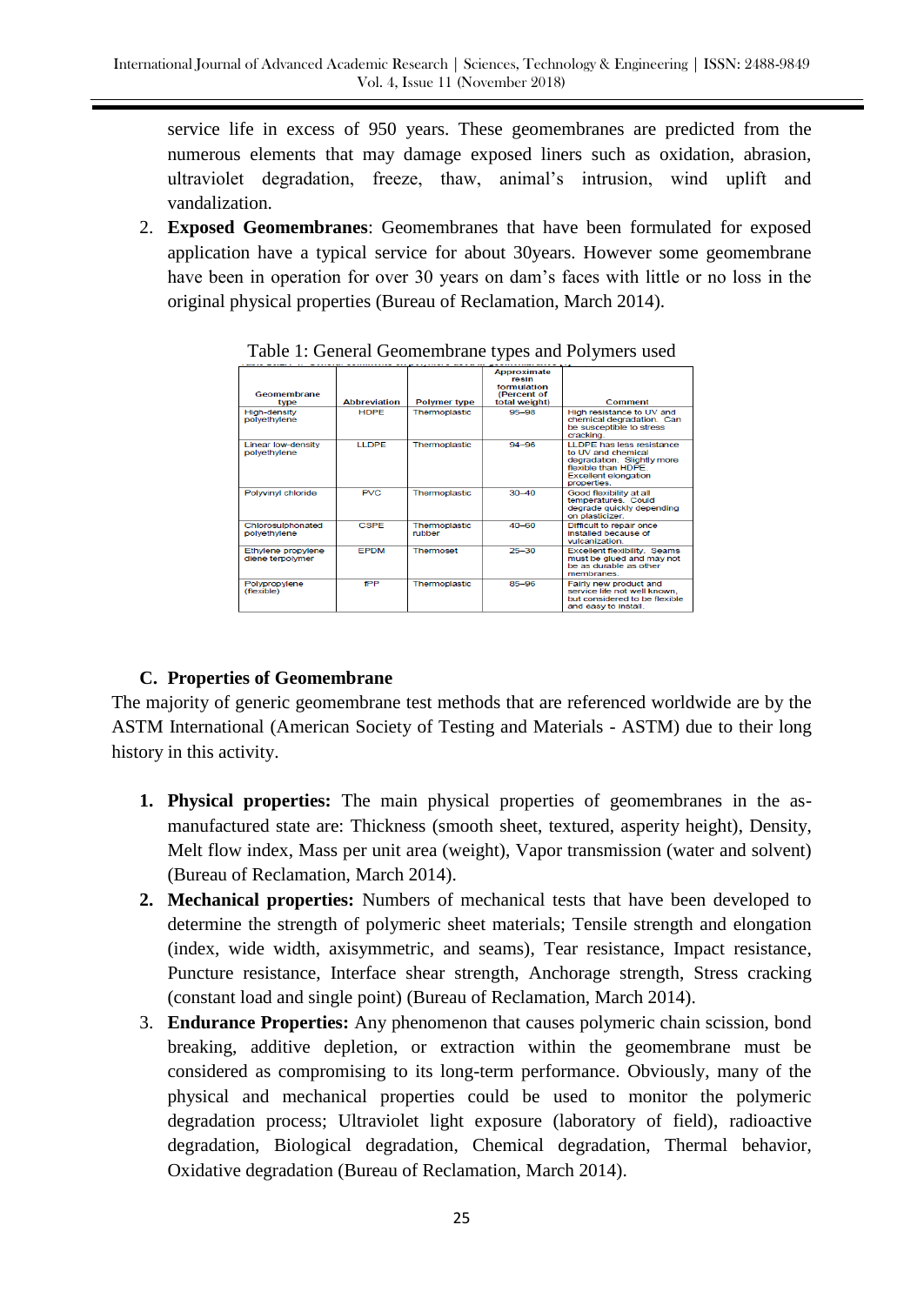#### **D. Engineering Applications of Geomembrane**

Geomembranes have been used in the following environmental, geotechnical, hydraulic, transportation, and private development applications:

1. **Landfill**: The primary purpose of a Daelim Geomembrane liner in a landfill is to protect the groundwater from being contaminated. Daelim HDPE Geomembranes are resistant to most wastes and exceed the requirements of impermeability. Hazardous waste landfills require double-liners and leachate collection / removal systems. Sanitary landfills may require a single liner with a leachate collection / removal system.



Figure 10: Geomembrane used for Landfill (Geosynthetic material association, January 2010)

2. **Cap and Closure**: Daelim HDPE Geomembranes are used in landfill caps to prevent fluid flow into the landfill, thereby reducing or eliminating the generation of waste liquid after filling the landfill. The cap is also designed to trap and properly vent the gases generated during decomposition of organic waste. Another advantage is that the completed cap allows for efficient revegetation and restoration of the land. In addition, it may be possible to expand the landfill vertically, thereby enlarging the landfill capacity.

| Daelim HD<br>Geomembran<br>Geonet:<br>elitxatoei<br>52<br><b>SETTLE SE</b> | $-115$<br><b>Topsail for Root Growth</b> |
|----------------------------------------------------------------------------|------------------------------------------|
|                                                                            | <b>Compacted Subgrade</b>                |
|                                                                            | Waste                                    |
|                                                                            |                                          |

Figure 11: Geomembrane used as Cap and Closure (Geosynthetic material association, January 2010)

3. **Pond Liners**: The Clean Water Act has required most publicly operated waste water treatment plants to install lagoon liner systems to prevent contaminants from entering groundwater sources or streams. In addition, the use of Daelim Geomembrane liners in potable water reservoirs conserves millions of ton of water annually by preventing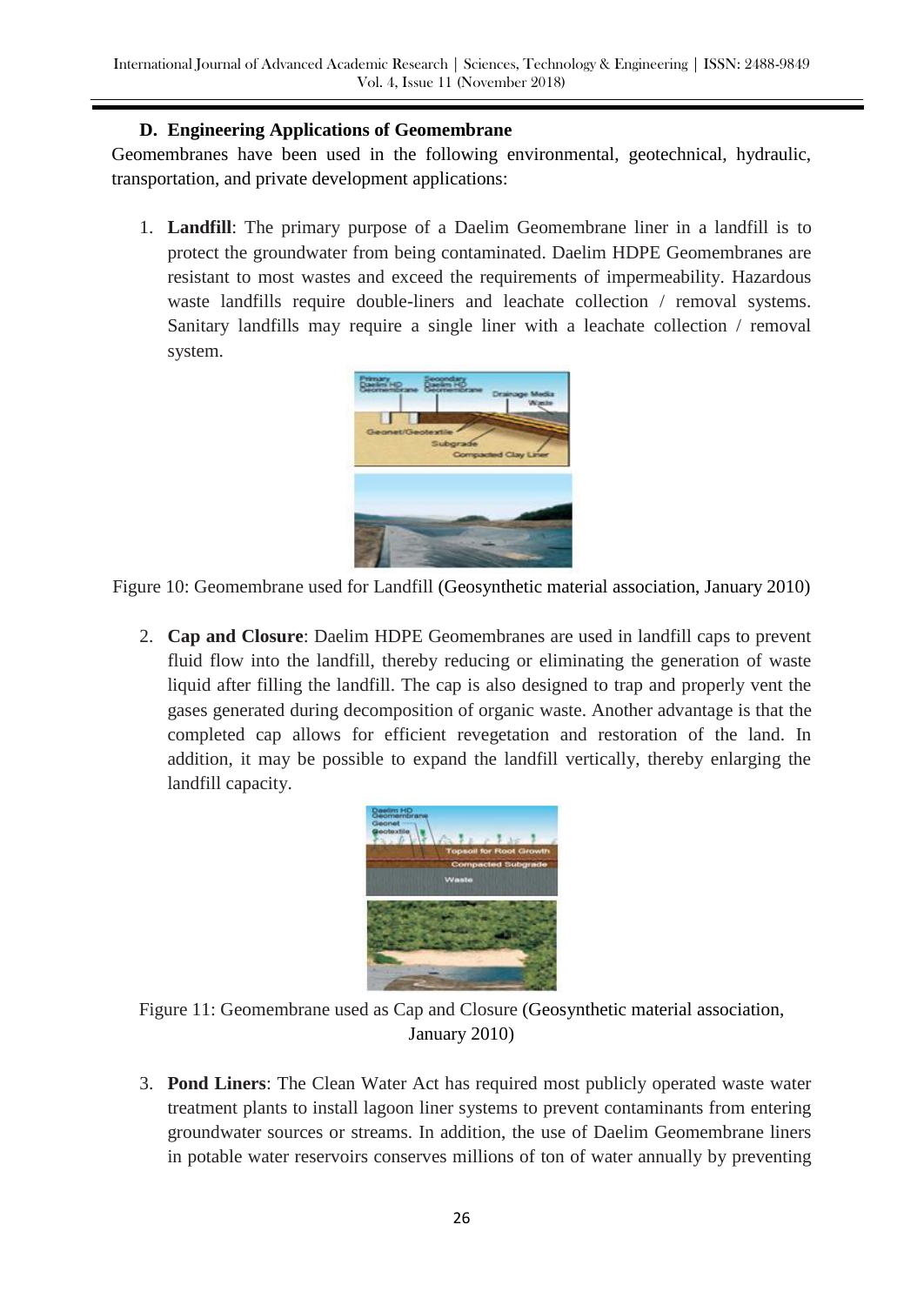seepage loss. Pond liners can also be used in applications such as golf courses, amusement parks, resorts, agriculture and aquaculture.



Figure 12: Geomembrane used for Pond Liners (Geosynthetic material association January 2010)

4. **Mining**: The use of Daelim HDPE Geomembrane may result in more productive mining. New processes involving the heap leach method of precious metal extraction using chemical solutions have resulted in low cost extraction from low grade ores. The use of flexible Daelim Geomembrane liners prevents the contamination of the soil and groundwater by these chemical solutions.



Figure 13: Geomembrane used for Mining (Geosynthetic material association January 2010)

5. **Secondary Containment**: Tank farms are lined to prevent groundwater contamination in the event of a chemical spill. The secondary containment system can be placed on concrete or directly on the ground. These liner systems for secondary containment can be very sophisticated utilizing elaborate attachments to tank and other structure. In other cases, geomembranes protect simple earthen impoundments and dikes.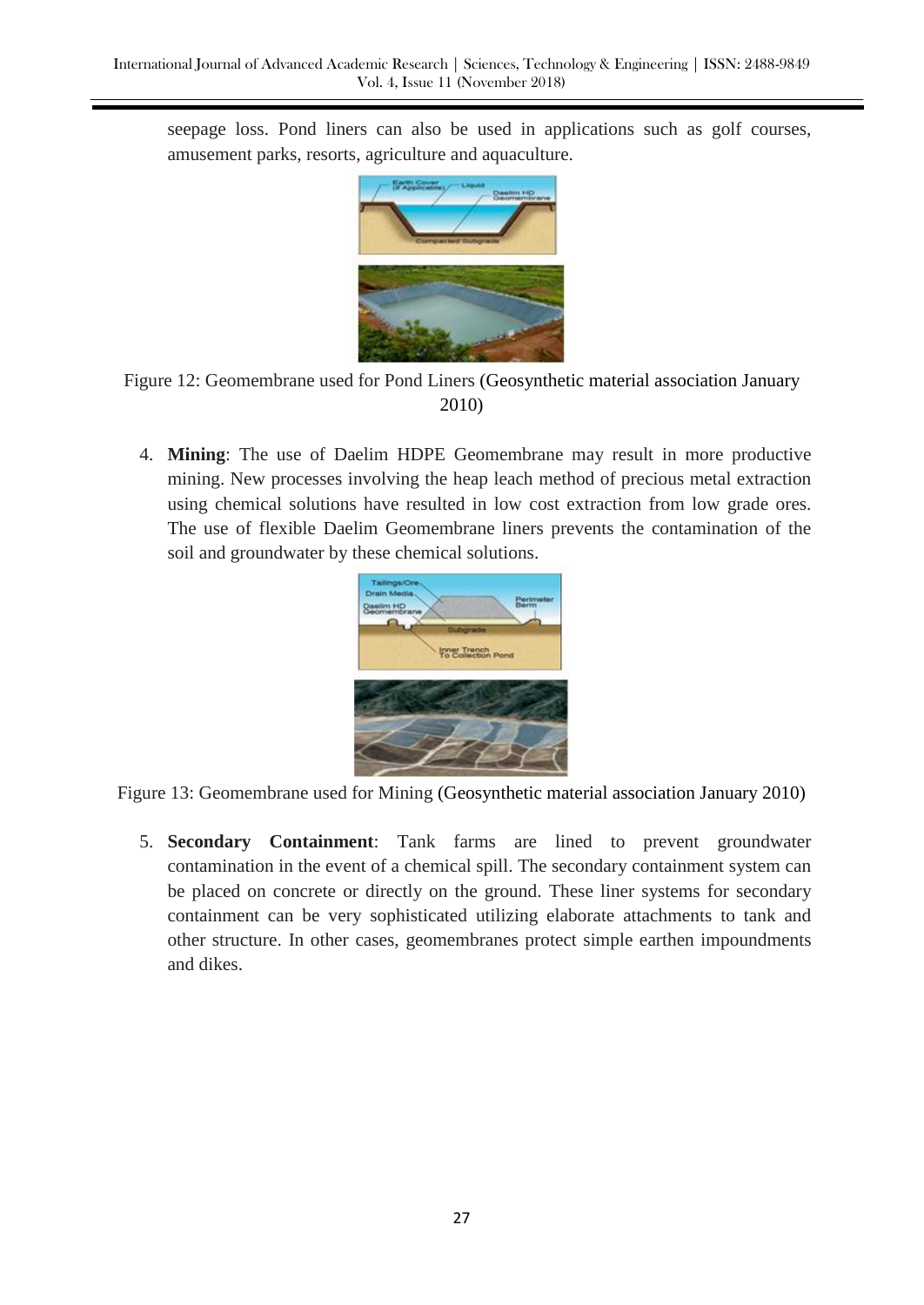

Figure 14: Geomembrane used in Secondary Containment (Geosynthetic material association, January 2010)

6. **Canal Liners**: Daelim HDPE Geomembranes are viable alternatives to concrete and compacted earth for lining canals to reduce seepage. Daelim HDPE Geomembrane can be used as an expedient method to repair existing deteriorated concrete linings.



Figure 15: Geomembrane used for Canal lining (Geosynthetic material association, January 2010)

- **E. CASE HISTORY: JIBIYA DAM (1987) GADA RIVER, KATSINA STATE**
- **Main Contractor**: Semebenelli Consulting srl Italy
- **Location/Project**: Jibiya dam 1987, Gada River, Katsina State, Nigeria.
- **Project Characteristics**
- a. **Works**: Earth fill dam, spillway, and in take tower, valve chamber
- b. **Purpose**: irrigation and water supply
- **Dimension:**
- a. Height: 23.5m
- b. Embankment Volume: 2,000,000m<sup>3</sup>
- c. Storage:  $142,300,000m^3$
- d. Crest Length: 3600m
- e. Geomembrane Liner: 165,000m<sup>3</sup>
- f. Spill way Capacity:  $2100 \text{m}^3/\text{s}$
- **Water Lightness:** PVC Geomembrane plus pp geotextile geocomposite on the upstream slope vertical plastic diaphragm at the upstream toe.
- **Material Used:**
- a. **Foundation**: Eolic sand, Riverbed sand, Gneiss, Diorite.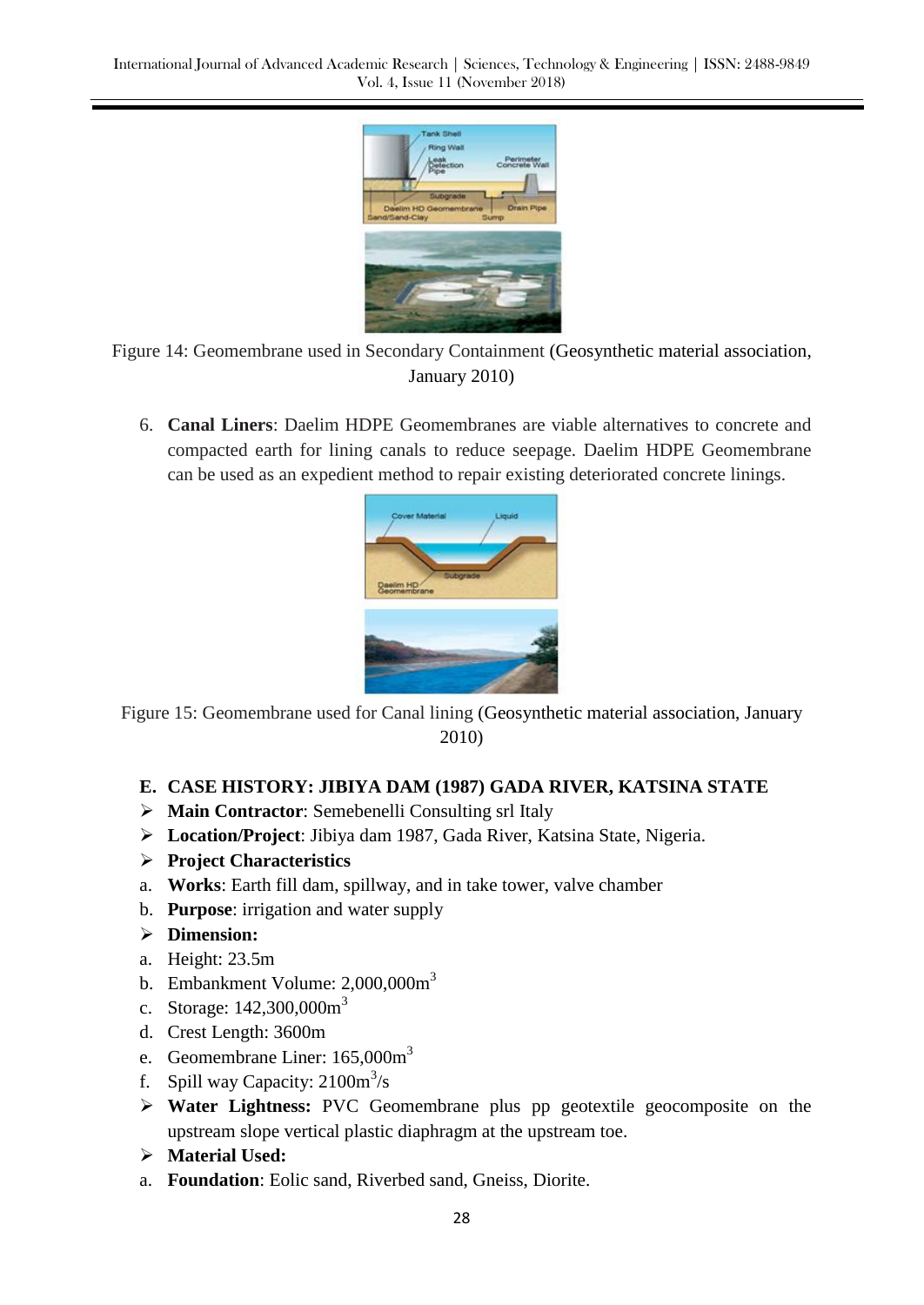- b. **Embankment**: Eolic sand.
- **Professional Service Offered**: The upstream slope is set at 3H/1V and lined with a continuous geosynthetic liner tied to the top of a vertical, plastic diaphragm wall reaching into foundation rock. The diaphragm wall stops short of the dam's ends where it is replaced by a horizontal geomembrane blanket.



Figure 16: (A): side view geosynthetic liner, (B): upstream view of dam, (C): Dam completion

## **IV. ADVANTAGE AND PROBLEMS ASSOCIATED WITH THE PRODUCTION/ USES OF GEOSYNTHETICS**

### **A. Advantages**

- $\triangleright$  The manufactured quality control of geosynthetics in a controlled factory environment is a great advantage over outdoor soil and rock construction. Most factories are ISO 9000 certified and have their own in-house quality programs as well (Sarsby, R. W. Ed. 2007).
- $\triangleright$  The low thickness of geosynthetics, as compared to their natural soil counterparts, is an advantage insofar as light weight on the subgrade, less airspace used, and avoidance of quarried sand, gravel, and clay soil materials (Sarsby, R. W. Ed. 2007).
- $\triangleright$  The ease of geosynthetic installation is significant in comparison to thick soil layers (sands, gravels, or clays) requiring large earthmoving equipment (Sarsby, R. W. Ed. 2007).
- $\triangleright$  Published standards (test methods, guides, and specifications) are well advanced in standards-setting organizations like ISO, ASTM, and GSI (Sarsby, R. W. Ed. 2007).
- Design methods are currently available from many publication sources as well as universities which teach stand-alone courses in geosynthetics or have integrated geosynthetics in traditional geotechnical, geoenvironmental, and hydraulic engineering courses (Sarsby, R. W. Ed. 2007).
- $\triangleright$  When comparing geosynthetic designs to alternative natural soil designs there are usually cost advantages and invariably sustainability (lower  $CO<sub>2</sub>$  footprint) advantages (Sarsby, R. W. Ed. 2007).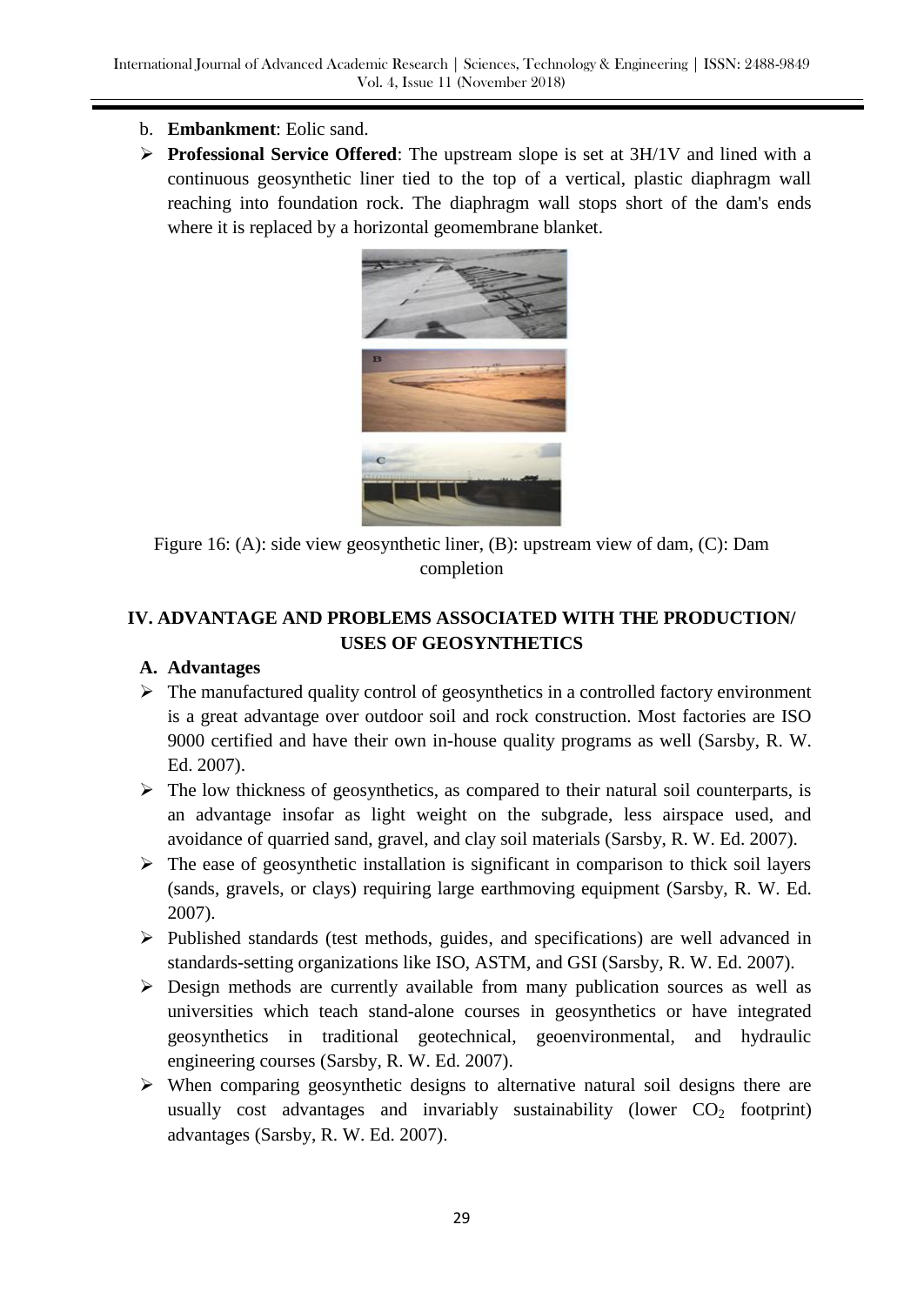#### **B. Problems associated with Production/ Uses of Geosynthetics**

- $\triangleright$  Long-term performance of the particular formulated resin being used to make the geosynthetic must be assured by using proper additives including antioxidants, ultraviolet screeners, and fillers (Sarsby, R. W. Ed. 2007).
- $\triangleright$  The exposed lifetime of geosynthetics, being polymeric, is less than unexposed as when they are soil backfilled (Sarsby, R. W. Ed. 2007).
- $\triangleright$  Clogging or bioclogging of geotextiles, geonets, geopipe and/or geocomposites is a challenging design for certain soil types or unusual situations. For example, loess soils, fine cohesionless silts, highly turbid liquids, and microorganism laden liquids (farm runoff) are troublesome and generally require specialized testing evaluations (Sarsby, R. W. Ed. 2007).
- Handling, storage, and installation must be assured by careful quality control and quality assurance (Sarsby, R. W. Ed. 2007).

#### **V. RECOMMENDATION AND CONCLUSION**

#### **A. Conclusions**

Geosynthetics have been utilized in numerous civil and environmental engineering applications worldwide for more than 20 years to prevent seepage of liquids. Such seepage control applications as water containment and conveyance, structure waterproofing, and environmental protection make extensive use of geomembranes, geotextiles, geosynthetic clay liners (GCLs) along with other geosynthetics.

The wide variety of potential exposure conditions is why there is such a wide variety of geosynthetic barrier materials. Material selection and installation details are, therefore, project specific most especially in geotechnical and engineering applications.

#### **B. Recommendations**

Geotextiles are more effective than traditional products like concrete, asphalt & clay capping due to their wide range of physical, mechanical and chemical resistance properties protecting our environment and water resources.

Government should encourage and imbibe the use of Geosynthetics for Engineering/ Geotechnical Construction purpose.

With much emphasis and studies, it is quite economical to introduce the use of geosynthetics as a whole into the Engineering industry. The materials involved is very effective in separation of subgrade and sub-base courses in road construction and other engineering constructions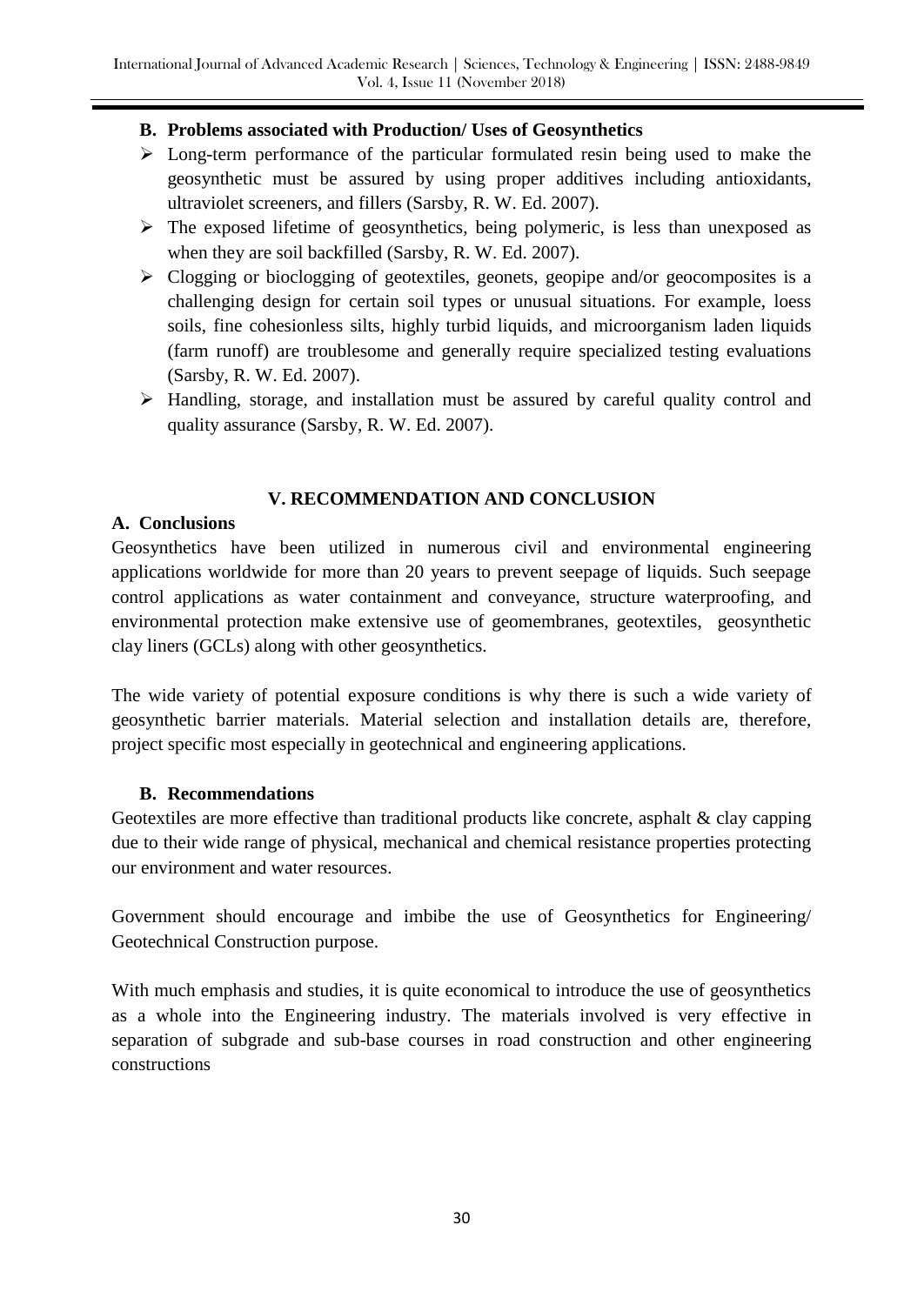#### **REFERENCES**

- ASTM (1994). Standards and Other Specifications and Test Methods on the Quality Assurance of Landfill Liner Systems. ASTM, 1916 Race Street, Philadelphia, PA. April.
- Abdullah, A. B. M., (2000). A Handbook of Geotextiles Particularly natural Geotextiles from jute and other vegetable fibers, FAO- ASTM (1994), Annual Books of ASTM Standards, American Society Testing and Materials, Philadelphia, Pennsylvania. Volume 4.08 (1), Soil and Rock, Volume 4. No. (8), Soil and Rock, Geosynthetics, Volume 7, No. 1, Textiles.
- Agrawal, B. J. (2011). Geotextile: Its application to civil Engineering, overview. National Conference on Recent Trends in Engineering & Technology
- Andrawes, K. Z., McGowan, A., Wilson-Fahmy, R. F., and Mashhour, M. M., (1982). "The Finite Element Method of Analysis Applied to Soil-Geotextile Systems," Proceedings of the 2nd international Conference on Geotextiles, Las Vegas, Aug l-6, Vol. 3, pp. 695-700,.
- Bureau of Reclamation, (March 2014). Design Standard No. 13, Embankment Dams, Chapter 20- Managing water in the West.
- Dauda, J. and Salami, B. (2012). "An investigation into the physical properties of landfill liners". Unpublished B. Tech Project Report, Department of Civil Engineering, Ladoke Akintola University of Technology, Ogbomoso, Nigeria, pp 56-59,
- Dixon, N., Smith, D. M., Greenwood, J. R. and Jones, D. R. V. (2003). Geosynthetics: Protecting the Environment, Thomas Telford Publ., London, England.
- Geosynthetic Materials Association (GMA). (2010). Application of Geomembranes, United State of America
- Holtz, R. D., Christopher, B. R. and Berg, R. R. (1997). Geosynthetic Engineering, BiTech Publishers, Ltd., Richmond, B.C., Canada.
- Jewell, R. A. (1996). Soil Reinforcement with Geotextiles, CIRIA Publishers, London, England.
- Kercher, A. (2011) .Geosynthetics Application. Kercher Engineering, Inc. Retrieved May 25, 2011, from[.http://www.kercherei.com/pw\\_institute/geosynthetics/geo.html.](http://www.kercherei.com/pw_institute/geosynthetics/geo.html)

Paul Guyer, J. (2009).An introduction to geotextiles in drainage and pavement applications.